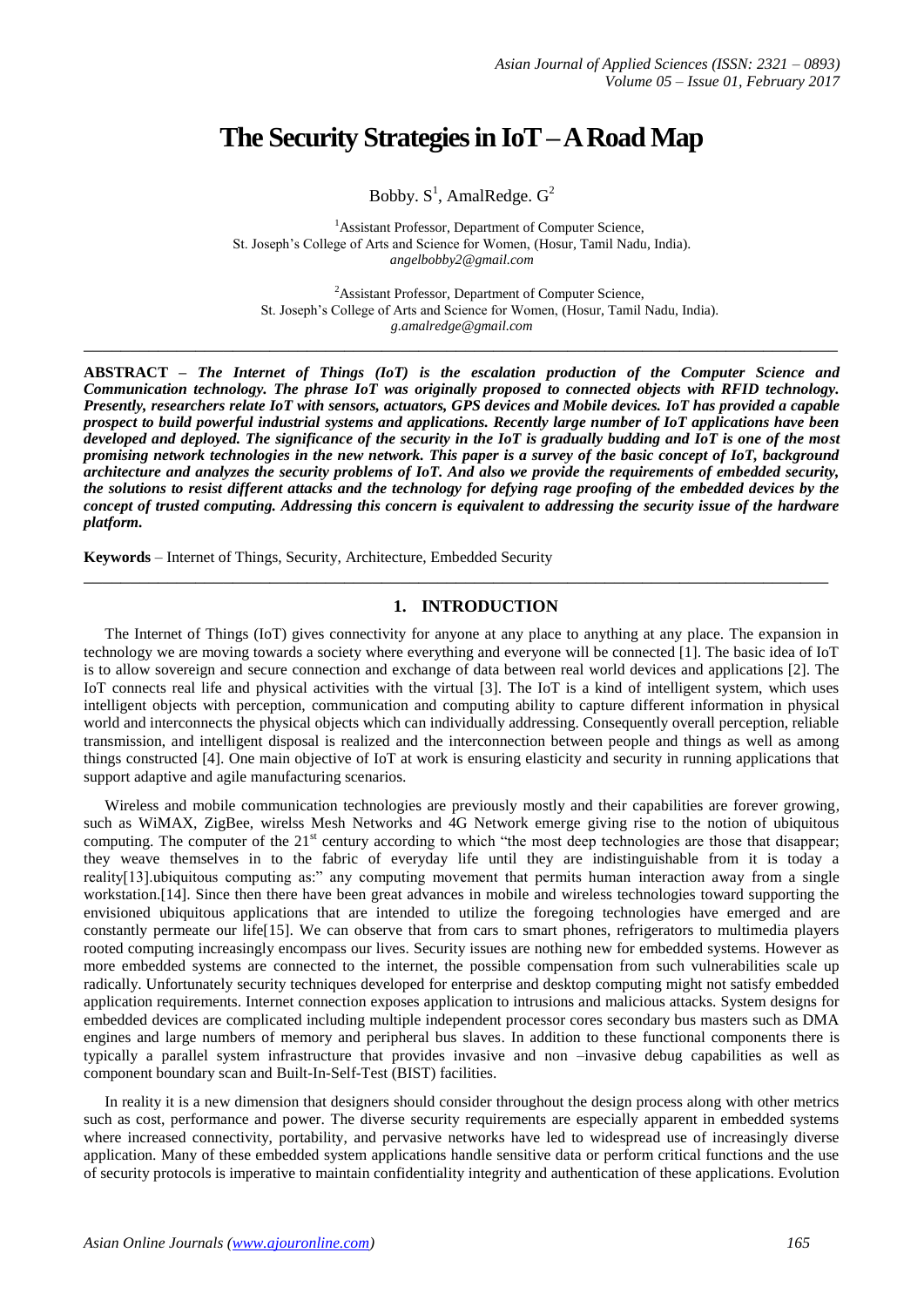of embedded systems towards devices connected via internet, wireless communication or other interfaces as well as the trend towards always growing numbers of devices (IoT) requires a re-consideration of embedded systems engineering processes. Typically embedded systems have low computing power and finite energy. Thus design of secure embedded systems is guided by factors: small form factor, Good performance, low energy consumption and robustness to attacks.

#### **2. BACKGROUND**

The Internet of Things (IoT) can be considered as a global network infrastructure composed of numerous connected devices that rely on sensory, communication, networking and information processing technologies [5]. Many other technologies and devices such as barcodes, smart phones, social networks and cloud computing are being used to form an extensive network for supporting IoT [6]. Figure 1 shows the technologies associated with IoT.



**Figure 1**: Technologies associated with IoT **Figure 2:** IoT related technology and their impact

IoT has gaining attraction in industry such as logistics, manufacturing, retailing and pharmaceutics. With the advances in wireless communication, smart phone and sensor network technologies, more and more networked things or smart objects are being involved in IoT. These IoT related technologies have also have also made a large impact on new information and communications technology (ICT) and enterprise system technologies. Figure 2 shows the IoT related technologies and their impact on new ICT and enterprise systems.

# **3. ARCHITECTURE AND SECURITY ISSUES**

IoT application infrastructure contains Perception layer, Network layer and Application layer, depending on the three basic characteristics.

# *3.1 Perception Layer*

The perception layer, ties between physical world and the virtual world is the basis of the IoT, whose main task is to achieve reliable sensing. The perception layer locating in the lowest level of IoT construction is the source of access to information throughout the IoT. The main security issues include physical security of sensing devices and the security of information collection. Due to the diversity, simple, energy limited and weak protective capability of sensing node, and mostly deployed in unmanned harsh environment without a special standard, the IoT cannot provide a unified security protection system and is vulnerable to the invasion and attack, which affects the security of the wireless sensor network, M2M terminal and RFID.

# *3.2 Network Layer*

The network layer provides ubiquitous access, information transmission, processing, storage and the bearer of the core business. IoT faces the risks in existing communication network, including illegal access, data eavesdropping,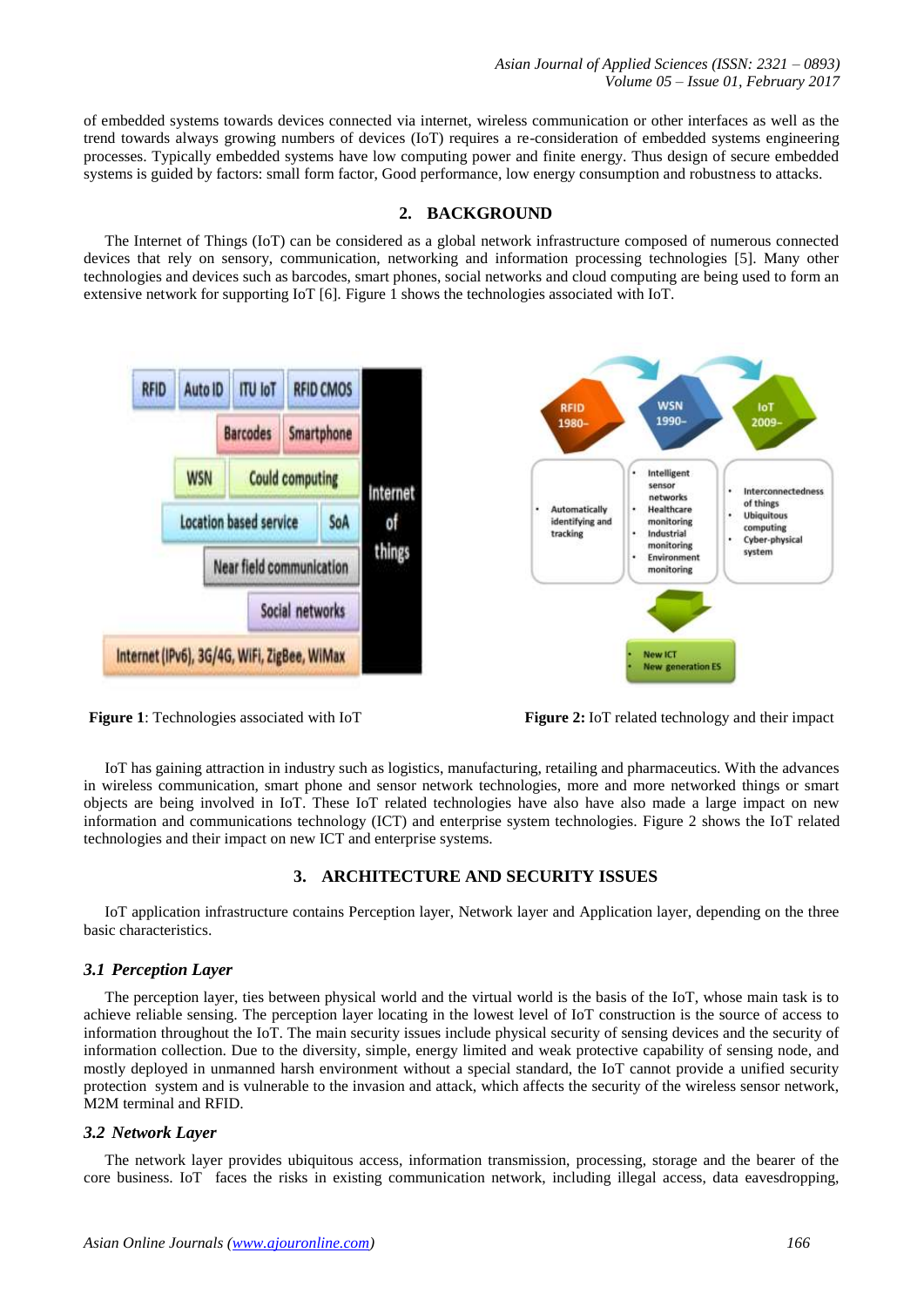confidentiality, integrity, destruction, denial of service attacks, man-in-the-middle attacks, virus attacks, and the use of factory explores the variety of attacks outside the tools and system vulnerabilities. moreover, it exist across the network construction network interconnection, inter-network authentication and other security issue, and it may be subject to Dos attacks, man-in-the middle attack, asynchronous attack, conspiracy attack and so on.

## *3.3 Application Layer*

The Application layer analysis and process the received information to make the right decision and control for intelligent management, applications and services. The widespread applications of IoT are the result of closely integration between computer technology, communication technology and industry professional, which can find applications in many aspects. Besides the business in the traditional communication network abuse such as, replay attacks, applications of information security issues such as eavesdropping and tampering, the applications face many extra security issues and become particularly prominent, including cloud computing, middleware, data mining, data storage and backup, management and authentication mechanisms, information disclosure, intellectual property rights, and privacy protection security issues.

#### **4. SECURITY ARCHITECTURE ELEMENTS**

Security architecture for IoT enabled automation systems needs to be based on an equivalent defense in depth strategy and a single security mechanism is not sufficient to protect open automation environments supporting dynamic plug & work scenarios. Multiple layers of security controls are necessary to provide adequate and flexible security architecture. The architecture elements from a network and device view only which are:

#### *4.1 Secure Device Identifier*

Devices shall provide a cryptographic secure identifier that is bound to the device in such a manner that it is hard to manipulate or clone the identity. A secure device identifier is an identifier based on authentication credentials that cannot be easily removed or copied for unauthorized access are to attack the operations of a network. Secure identifiers are a prerequisite for the objectives of IoT at Work to enable secure communication and secure plug & work and are an enabler for various (security) services like: Secure authentication, Access control and policy checks, Auto-configuration, Authorization, Secure inventory, Localization, Anti counterfeiting.

#### *4.2 Secure Credential Management*

The automation environment shall provide components and mechanisms to manage credentials. Security mechanisms providing authorization, integrity protection and confidentiality may require additional credentials. The process to efficiently install required security credential especially considering the huge number of devices in industry environment and internet of things scenarios is challenging. Security credentials are, like other type of data or equipment, part of a lifecycle .they are created, applied, and destroyed and need to satisfy a certain security policy. The typical life cycle of security credentials is depicted in the following figure 4.



#### **Figure 4:** Security Parameter Lifecycle **Figure 5:** Network Access Control Steps

- **Generation**: Device keys can be created on the device itself or they may be created externally and installed on the target device.
- **Certification**: typically done for asymmetric keys through a certificate authority. depending on the key generation, this can be part of the key generation in a trust center or may be done on information sent in a certificate signing request (CSR).
- **Distribution**: In case of off-device key generation, the device key has to be installed on the target device.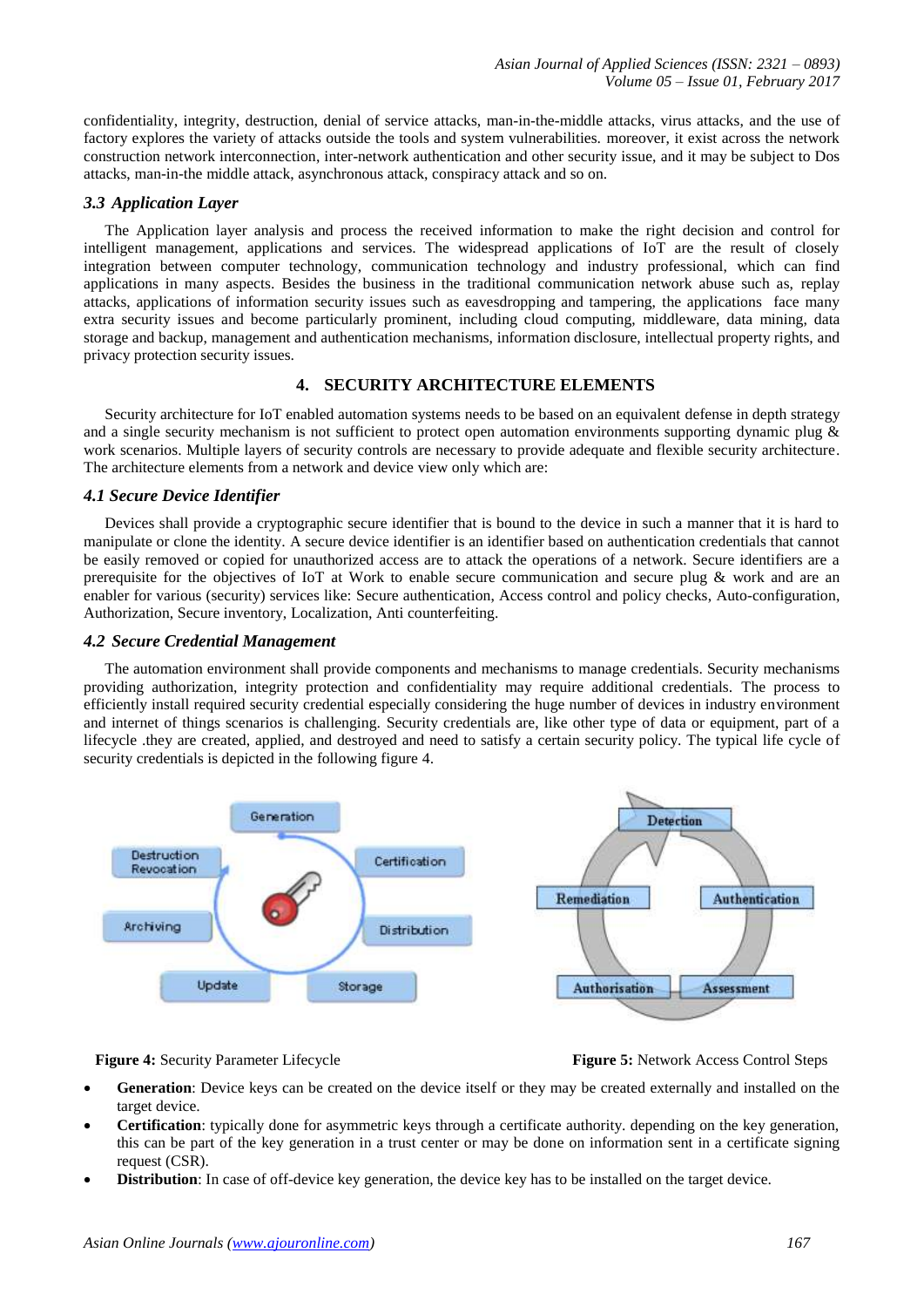**Storage**: The private/secret device key can be stored in secured memory (eg., Flash) or in a separate hardware module (eg., smart card or a trusted platform module).

The above steps are essential to initialize security on a device. The following steps occur during the lifetime in the operational phase and are not discussed in this document.

- Update of operational keys.
- Archiving of long term (secure or private) to enable access to encrypted data.
- Destruction and revocation of session keys or long term keys.

## *4.3 Secure Network Access of Devices*

A device shall be authenticated before access to the operational network is granted. Network access control is a wellknown approach improving network security in enterprise and Office domains and implemented by many network component, operating system and security vendors (e.g.[10] ). Standardization activities in this area have been mainly driven by the trusted connects (TNC) work group [11] and the NEA working group of the internet engineering task force (IETF) [12]. Figure 5 shows the network access control steps:

#### *4.4 Device And System Integrity Assurance*

The integrity of devices of an automation environment shall be verified regularly during operation. The collection and communication of device attribute are security sensitive steps. If an attacker is able to manipulate or forge attributes as part of the assessment results, the primary goal of the system integrity assurance component to observe the integrity of automation devices has failed. Therefore, it is necessary that some major security requirements are addressed by the system integrity assurance architecture:

- **Integrity of attributes**: It needs to be assured that the integrity of the device attributes cannot be modified by unauthorized devices.
- **Authenticity of attributes**: It needs to be assured that the attributes originate from a specific device.
- **Confidentiality of attributes**: It needs to be assured that no sensitive information is accessible by unauthorized devices.
- **Replay protection**: It needs to be assured that attributes of past assessments are not re-used for or replayed in future assessments.

The verification of device integrity, that means device attributes map to the expected attributes, is divided into two phases:

- Collection of device attributes.
- Verification of device status that is the comparison of the collected attributes to the expected ones.

#### *4.5 Policy Enforcement For Devices*

The compliance of a device to given policies shall be assessed during network access and regularly during normal operation. These architecture elements address or enhance major technical security controls of current industry best practices as described in documents like [7-9]. Examples are identification and authentication, access control, network security, intrusion detection are monitoring for malicious actions.

# **5 EMBEDDED SECURITY REQUIREMENT IN IOT**

The start of controlling computing and communication gadgets and tools, the possibility of attack on our daily life is increased many fields. We are encountering a third wave of hacking one that encompasses not only wired computers and networks but intelligent devices: wireless phones, routers, and switches printers SCADA (Supervisory Control And Data Acquisition) systems and even medical devices. Devices and systems used for banking, energy metering and wireless mobile communication signalling the increasing importance of this area.

Another testing area which fixed systems needs good amount of thought is in –vehicular security. Many analyses [16] can verify the safety and reliability of vehicle networks beside random failures. Analyses that consider also intended malicious manipulations. Security for these systems is an open question and could prove a more difficult long-term problem than security does today for desktop and enterprise computing. Unfortunately security [17] techniques developed for enterprise and desktop computing might not satisfy embedded application requirements. Non-invasive techniques consist of software attacks and attacks based on the statistical analysis of operational characteristics of the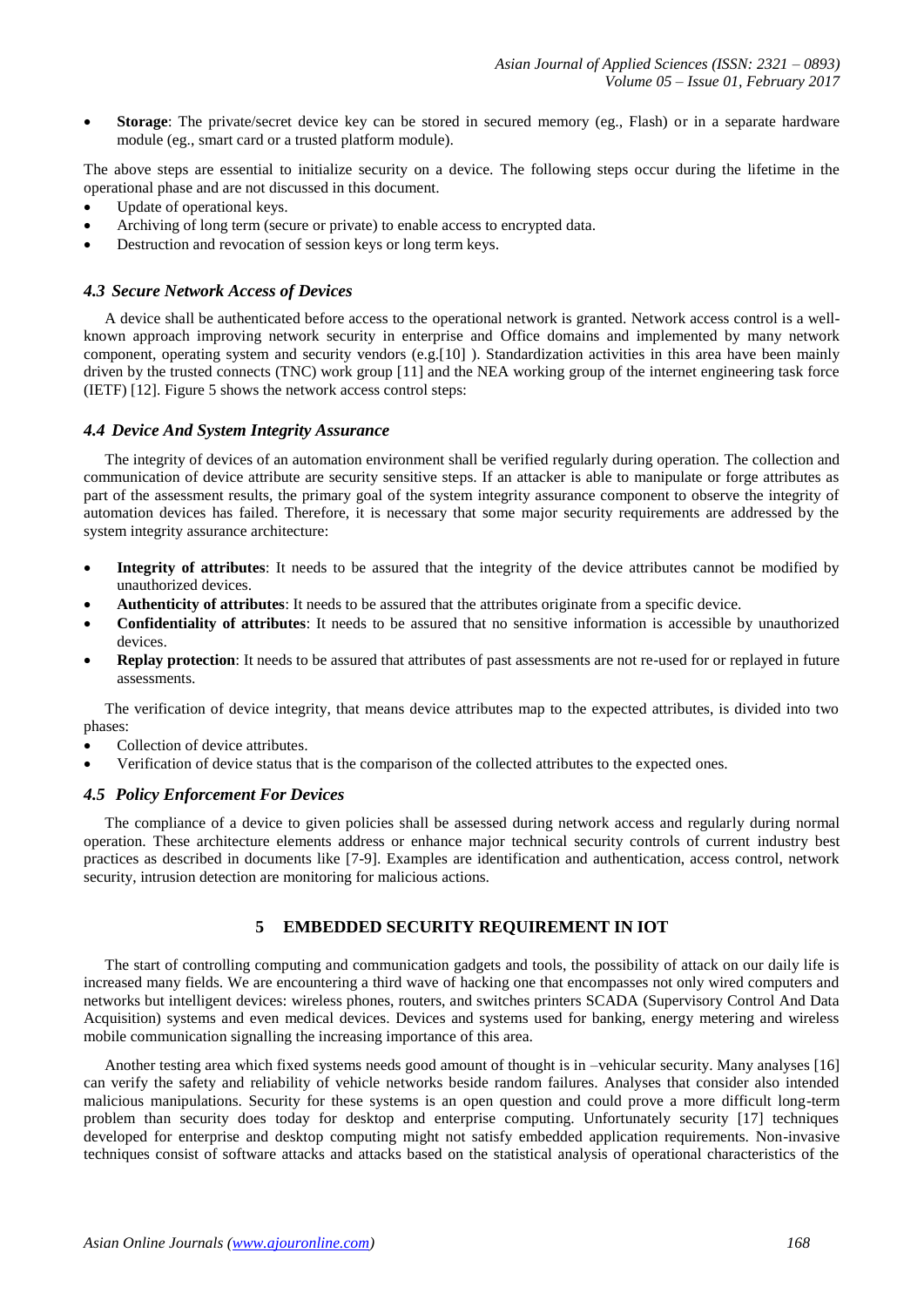device to extract secret information. When a system is under attack [18], is the extraction of secret information the second one is trying to put the system out of order.



#### **6 EMBEDDED SECURITY SOLUTION**

There are many existing solutions to counter different attacks. Encryption of information is used for confidentiality. System design for embedded devices are difficult including multiple independent processor cores, secondary bus masters such as DMA engines and large numbers of memory and peripheral bus slaves. In addition to these functional components there is typically a parallel system infrastructure that provides invasive and non-invasive debug capabilities, as well as component boundary scan and Built-In-Self-Test (BIST) facilities [19]. Due to this kind of importance complexity as well as the pervasive deployment of embedded device from home to big issue. Many research initiatives have been undertaken to counter the issues of security in embedded systems. We find great treatment on the issues of embedded systems security [20] in where authors have described security requirements, design challenges, basic concepts, and different security protocols like Secure Socket Layer (SSL) [21]. The SSL protocol is typically layered on top of the transport layer of the network protocol stack, and is either embedded in the protocol suite or is integrated with application such as web browsers.



**Figure 7:** SSL protocol, with an expanded view of the SSL record protocol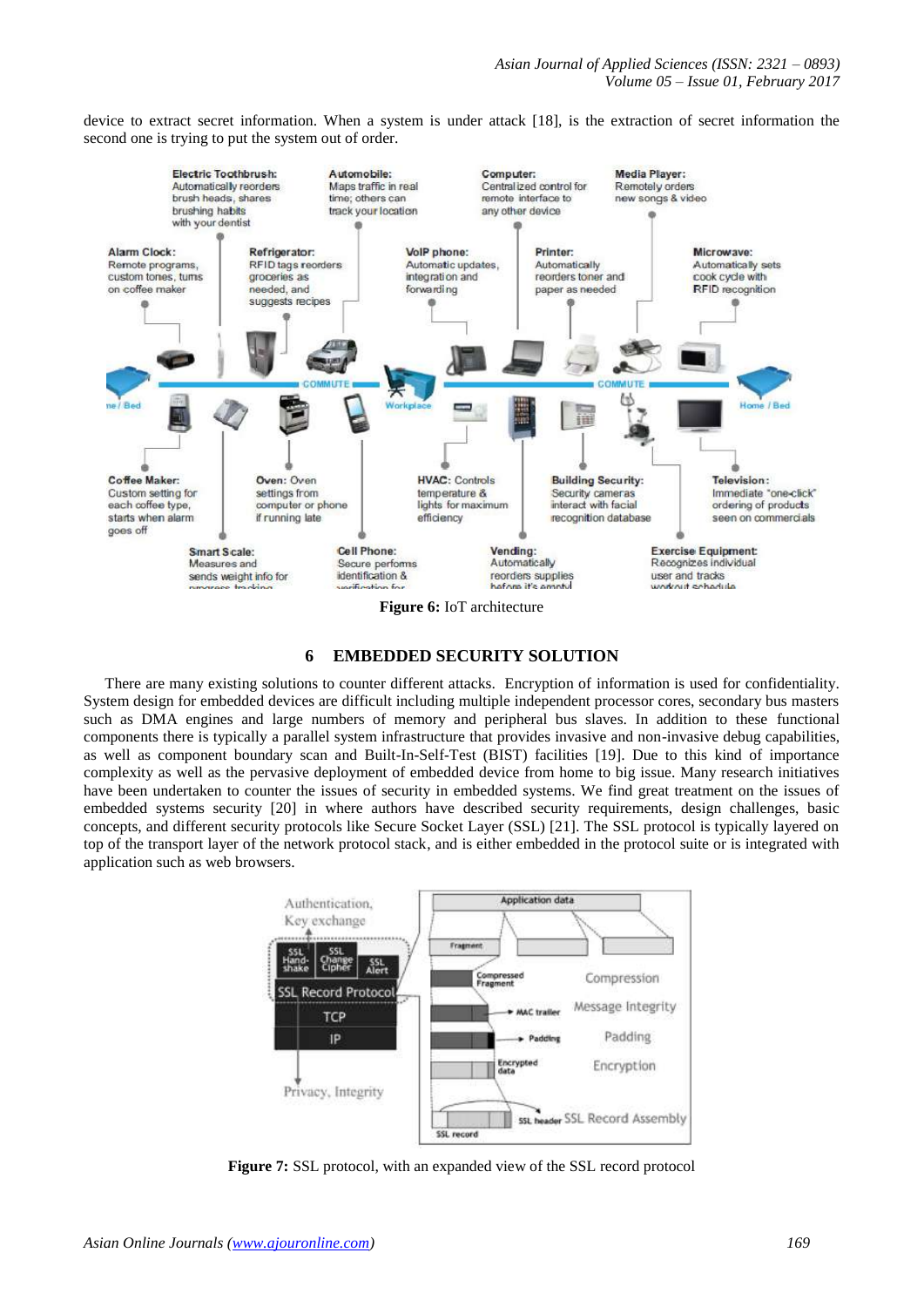# **7 ATTACKS ON IOT SYSTEMS**

The domain of security attacks on embedded device is increasing day by day.

- **Physical Attacks**: These types of attacks meddle with the hardware components and are relatively harder to perform because it requires high-priced material. Examples are de-packing of chip, layout reconstruction, microprobing and particle beam technique.
- **Cryptanalysis Attacks**: These attacks are focused on the cipher text and they try to break the encryption, i.e finds the encryption key to obtain the plain text. Examples are cryptanalysis attacks include Cipher text-only attack known-plain text attack, chosen- plain text attack, Man-in-the middle attack etc.
- **Side Channel Attacks**: These attacks are based on "side channel information" that can be retrieved from the encryption device that is neither the plaintext to be encrypted nor the cipher text resulting from the encryption process. Examples are side channel information are timing attacks, power analysis attacks, fault analysis attacks, electromagnetic attacks, environment attacks [22].
- **Software Attacks**: Software Attacks are the major source of security vulnerabilities in any system. This kind of attack includes exploiting buffer overflows and using Trojan horse programs, worms or viruses to deliberately inject malicious code in to the system.



**Figure 8:** Attacks on IoT

 **Network Attacks**: Wireless communication systems are vulnerable to network security attacks due to the board cast nature of the transmission medium. Examples of passive attacks include Monitor and Eavesdropping. Examples of active attacks include denial of service attacks , Node subversion.

Few types of attacks in the security domain. The security in the case of IoT system must deal with several additional resource constraints and a need of strongest resistance against attacks.

# **8 PROPOSED EMBEDDED SECURITY FRAMEWORK**

- **Environment factor**: with respect to the environment in which the devices operate determine the assumptions, threats, vulnerabilities, attack and required policies for secure functioning.
- **Security Objectives**: determine your device's security objectives.
- **Requirements**: Determine your functional security requirements.

The basic idea for framing the security architecture for IoT is utilizing security mechanisms protocol effectively. It takes security consideration from the requirements gathering to maintenance.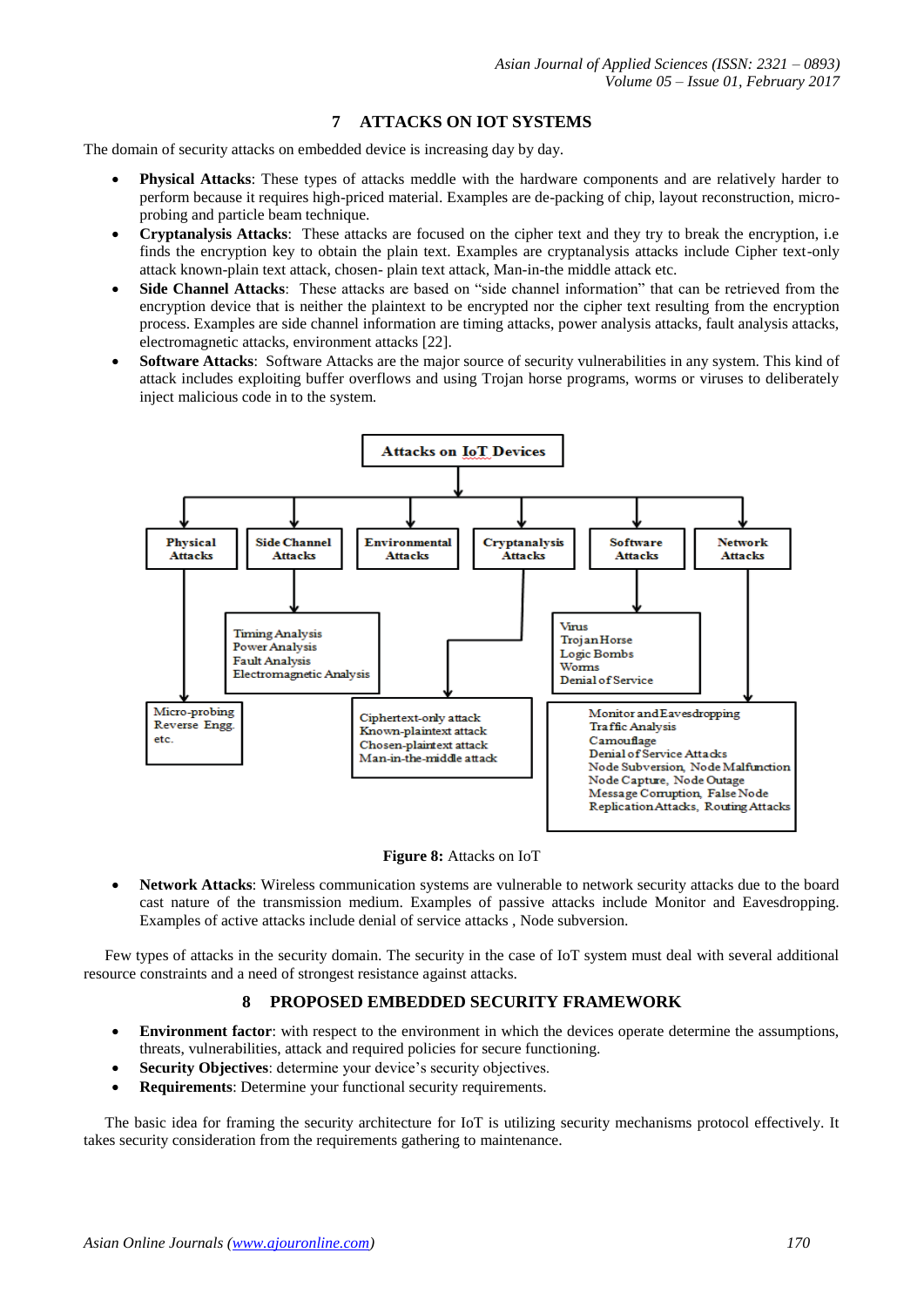



**Figure 9:** Embedded security and design steps. **Figure 10:** Embedded Security Framework and architecture

For building the embedded security framework for IoT. We also need to look at all of the tradeoffs between performance, cost, and security. Unfortunately these three concepts are almost always directly at odds with one another. More performance means the cost goes up lowering the cost means lowering security and presentation and implementing higher security means performance will decrease.

The key features of the security framework and architecture:

- **Lightweight cryptography**: Optimized Cryptographic algorithms and hardware architecture for extreme low power memory and processing requirements.
- **Physical Security**: Trusted platform module which will take into account the vulnerabilities of the hardware device at physical level.
- **Standardized Security Protocols**: Development of standardized protocols which are both lightweight with respect to communication and cryptographic computations.
- **Secure Operating Systems**: Rich operating systems with a secure kernel which will ensure a secure communication inside the processor by providing secure runtime execution environment, secure booting, secure content, etc.
- **Future application Areas**: Understanding the technical, economical, social context of a given application area in order to develop security solutions which are appropriate and acceptable.
- **Secure Storage**: Protect the sensitive information stored in RAM/ROM and secondary storage.

The architecture can be divided in to hardware and software level with lightweight standardized protocols supporting at the physical and MAC layer. The level of security within the device will vary depending on the nature of the protected content and kin of application. The architecture should provide physical protection to secret keys by keeping the components like secure ROM, which is handling the secret keys, inside the secure SoC. The Secure Boot loader should ensure that the device boots up with the genuine OS or firmware with right process privileges secure ROM, secure runtime execution environment, secure memory management unit are the prime focus for inbuilt security. Also rich operating systems with necessary security functionality, secure kernel interface and compatible standardized security protocols for IoT system will contribute towards the secure security architecture and framework for IoT.

# **9 CONCLUSION**

Along with the rapid development of the IoT industry, the importance of the security in the IoT is gradually emerging and IoT is one of the most promising network technologies in the new network. In this paper, security issues on the IoT construction layers are analysed. In addition to the theory, we also have a survey about embedded Systems. As most today's and next generation computing applications involve embedded systems in this work, we have presented the requirements, issues, designs and solutions of embedded design to counter the different attacks. Several issues, however, still remain open to find a holistic solution to the problem of embedded system security. IoT mainly consist of tiny devices with limited processing power. As the attackers become sophisticated, it becomes necessary to dedicate entire coprocessor with high scalability to offer entire security features that an embedded system may require. Embedded security